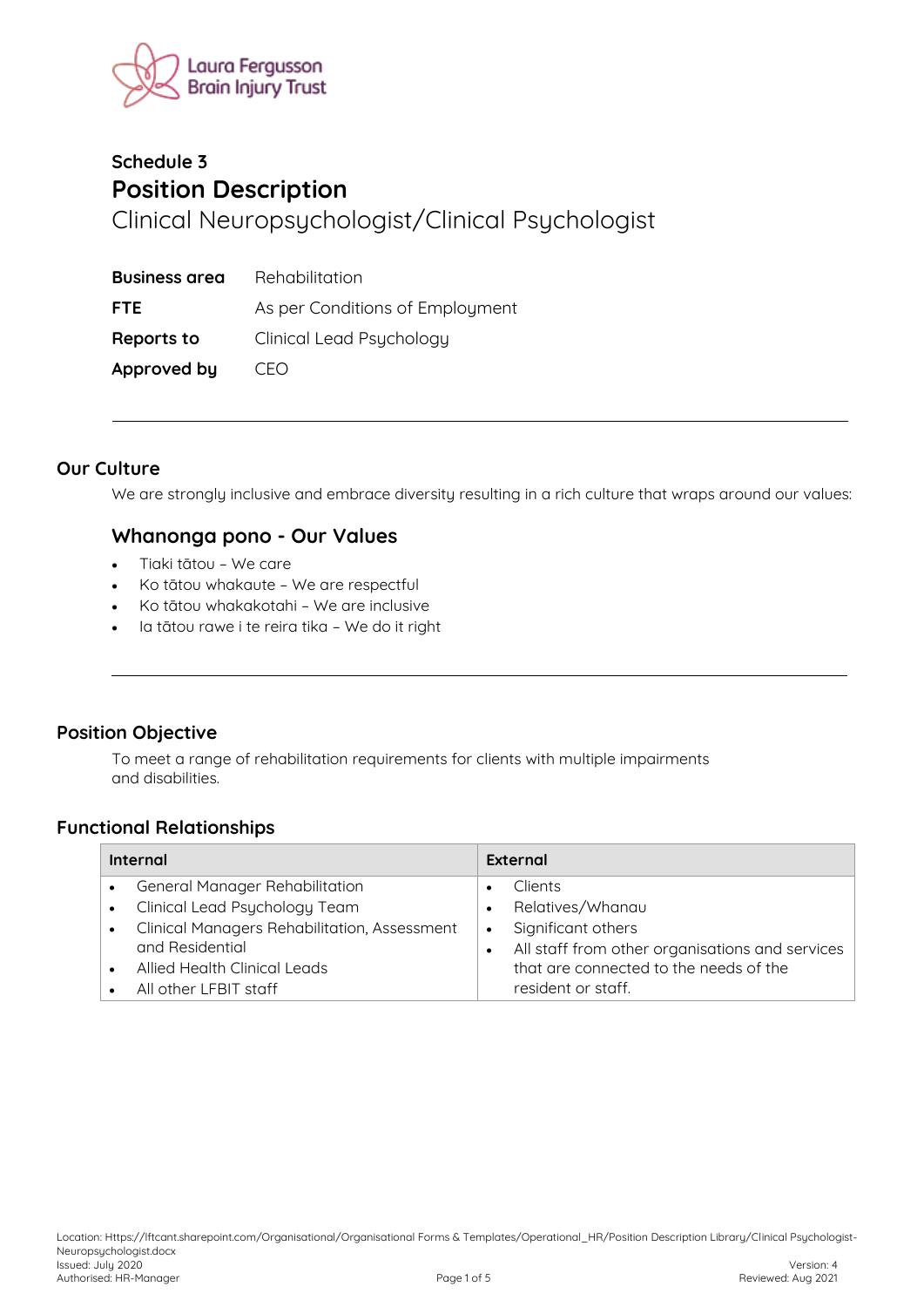

## **Key Areas of Accountability**

| Area of                                             | <b>Expectations</b>                                                                                                                                                                                                                                                                                                                                                                                                                                                                                                                                                                                                                                                                                                                                                                                                                                                                                                                                                                                                                                                                                                                                                                                                                                                                                                                                                                 |  |
|-----------------------------------------------------|-------------------------------------------------------------------------------------------------------------------------------------------------------------------------------------------------------------------------------------------------------------------------------------------------------------------------------------------------------------------------------------------------------------------------------------------------------------------------------------------------------------------------------------------------------------------------------------------------------------------------------------------------------------------------------------------------------------------------------------------------------------------------------------------------------------------------------------------------------------------------------------------------------------------------------------------------------------------------------------------------------------------------------------------------------------------------------------------------------------------------------------------------------------------------------------------------------------------------------------------------------------------------------------------------------------------------------------------------------------------------------------|--|
| Accountability<br>Neuropsychologic<br>al Services   | Provides a high level of expertise in the specialist neuropsychological assessment of adults with neurological injury or disease, utilising<br>$\bullet$<br>information from a broad range of structured psychometric and semi-structured clinical methodologies and integrating it into a<br>neuropsychological formulation of the client, based on a sound understanding or neuroanatomy, neuropsychology, neuropathology and<br>brain behavior.<br>Formulates and implements plans for brain injury rehabilitation or management of client's brain injury related problems based on a multi-<br>$\bullet$<br>factorial neuropsychological understanding and current evidence-based best practice, taking the lead in complex cases.<br>Undertakes a range of neuropsychological therapeutic interventions, drawing on a range of psychological models and employing a range<br>$\bullet$<br>of modalities (individual, family and group) adapted and tailored to the needs of the individual and the context and the ongoing<br>evaluation of the outcomes of the intervention.<br>Undertakes risk assessment and risk management for relevant clients and provides advice on the neuropsychological aspects of risk to<br>$\bullet$<br>other professionals.<br>Consults with and provide specialist neuropsychological guidance to carers and families of clients.<br>$\bullet$ |  |
|                                                     | Teaches neuropsychology to other professions in collaboration with professional tutors and teachers.<br>$\bullet$<br>Consults regularly with and advises colleagues from other professions on<br>$\bullet$<br>psychological assessment and treatment methods.<br>$\bullet$<br>Teaches, advises and consults with carers and community groups on psychological elements of brain injury related problems.<br>$\bullet$<br>Contributes to clinic-based research projects as appropriate.<br>$\bullet$<br>Undertakes special projects as delegated.<br>$\bullet$<br>Provides clinical supervision to other professionals as appropriate.<br>$\bullet$                                                                                                                                                                                                                                                                                                                                                                                                                                                                                                                                                                                                                                                                                                                                  |  |
| <b>Clinical</b><br>Psychological<br><b>Services</b> | Provides a thorough initial clinical evaluation for the client<br>$\bullet$<br>Identifies barriers preventing rehabilitation towards independence<br>$\bullet$<br>Identifies current appropriate and evidence-based treatment strategies<br>$\bullet$<br>Provides cognitive- behavioural or other evidence-based therapy<br>$\bullet$<br>Provides early education to the family/whanau of the client about the effects of psychological problems/mental injury to foster strong<br>$\bullet$<br>recovery/coping strategies<br>Works closely with the interdisciplinary team to formulate goals and progress towards these<br>$\bullet$<br>Understands traumatic brain injury and other serious injuries and can adapt psychological inputs to manage the needs<br>$\bullet$<br>of these clients<br>Understands interdisciplinary team roles and how they work together<br>$\bullet$<br>Supports the team to manage psychological issues the client/resident is experiencing within the rehabilitation programme<br>$\bullet$<br>Provides client behavioural management plans and clear guidelines for Support Workers and coaches to follow in the community and in<br>$\bullet$<br>the residential facility<br>Undertakes appropriate reporting and planning as per contractual requirements.                                                                                      |  |

Location: Https://lftcant.sharepoint.com/Organisational/Organisational Forms & Templates/Operational\_HR/Position Description Library/Clinical Psychologist-Neuropsychologist.docx<br>Issued: July 2020 Issued: July 2020 Version: 4 Authorised: HR-Manager Page 2 of 5 Reviewed: Aug 2021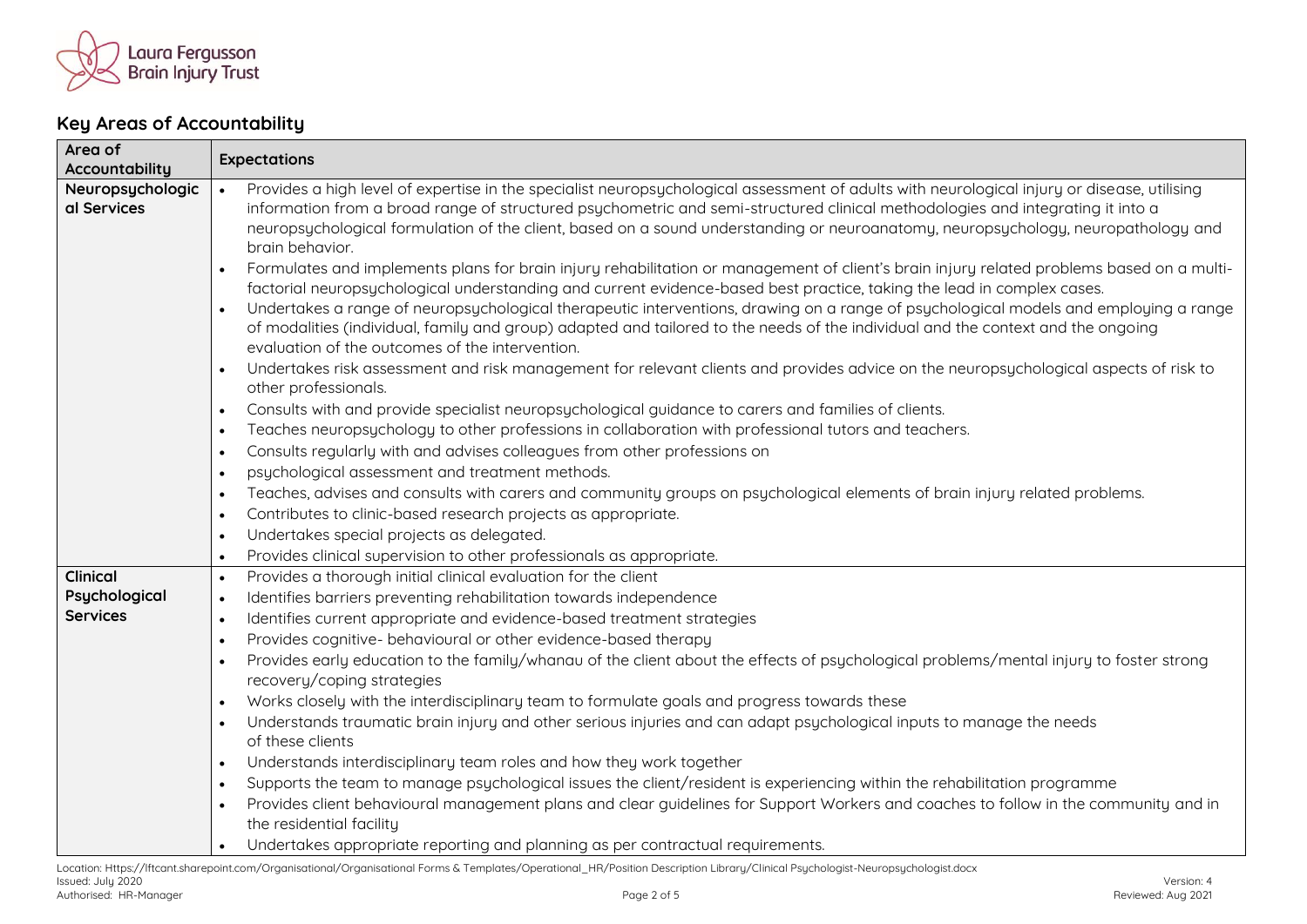

| Area of<br>Accountability | <b>Expectations</b>                                                                                                                                               |  |
|---------------------------|-------------------------------------------------------------------------------------------------------------------------------------------------------------------|--|
|                           | Consults regularly with and advises colleagues from other professions on psychological assessment and treatment methods.<br>$\bullet$                             |  |
|                           | Teaches, advises and consults with carers and community groups on psychological elements of brain injury problems and their care.<br>$\bullet$                    |  |
|                           | Teaches psychology to other professions in collaboration with professional tutors and teachers.<br>$\bullet$                                                      |  |
|                           | Contributes to clinic-based research projects as appropriate.<br>$\bullet$                                                                                        |  |
|                           | Undertakes special projects as delegated.<br>$\bullet$                                                                                                            |  |
|                           | Demonstrates a sound understanding of outcome measures as uses them appropriately.<br>$\bullet$                                                                   |  |
|                           | Provides clinical supervision to other professionals as appropriate.<br>$\bullet$                                                                                 |  |
| <b>Key Worker</b>         | Acts as the key professional for an allocated number of clients within the rehabilitation program<br>$\bullet$                                                    |  |
|                           | Acts as the primary contact for the client in liaison with family members, and other support workers/other LFBIT staff and<br>$\bullet$<br>external stakeholders. |  |
|                           | Delegates activity and interventions required to the rehabilitation assistants/community rehabilitation coaches.<br>$\bullet$                                     |  |
|                           | Facilitates admission, transfer and discharge requirements for the clients (for whom you are keyworker).<br>$\bullet$                                             |  |
|                           | Undertakes appropriate reporting and planning as per contractual requirements.<br>$\bullet$                                                                       |  |
|                           | Coordinates and leads all case management meetings with all parties for allocated clients as appropriate.<br>$\bullet$                                            |  |
|                           | Facilitates, provides leadership to, or collaborates in interdisciplinary client/family conferences.<br>$\bullet$                                                 |  |
|                           | Accepts responsibility for the management and updating of assessments, goal plans, risk matrix and other relevant<br>$\bullet$                                    |  |
|                           | scores/reporting for the resident/client.                                                                                                                         |  |
|                           | Ensures all informed consent processes are completed for the resident/client.<br>$\bullet$                                                                        |  |
| <b>Service Delivery</b>   | Develops client centered, individualised programmes of rehabilitation that are outcomes focused with short- and long-term goals.<br>$\bullet$                     |  |
|                           | Meets a range of rehabilitation requirements for clients with multiple impairments and disabilities.<br>$\bullet$                                                 |  |
|                           | Ensures all contractual and KPI areas are met<br>$\bullet$                                                                                                        |  |
|                           | Provides leadership, management and clear direction in the delivery of rehabilitation and within your defined area(s) of responsibility<br>$\bullet$              |  |
|                           | Ensures all rehabilitation practices are provided in a manner that promotes that promotes the personal values of the resident/client.<br>$\bullet$                |  |
|                           | Liaises with residents/clients, relatives and the inter-disciplinary team to identify resident/client individualised goals and assist in the                      |  |
| Interpersonal             | development of the goal plan.<br>Demonstrates respect and integrity at all times.                                                                                 |  |
| Relationships/            | $\bullet$<br>Establishes a trusting relationship with colleagues, clinicians, clients and whanau.                                                                 |  |
| <b>Teamwork</b>           | $\bullet$<br>Accepts and effects constructive change and/or criticism.<br>$\bullet$                                                                               |  |
|                           | Displays a good team spirit and adopts a positive approach to work.<br>$\bullet$                                                                                  |  |
|                           | Empathises with others.<br>$\bullet$                                                                                                                              |  |
|                           | Demonstrates the ability to work independently but with the capacity to work as part of a team.<br>$\bullet$                                                      |  |
| Professional              | Undertakes responsibility for meeting the mandatory requirements of the Trust and any relevant professional bodies.<br>$\bullet$                                  |  |
| Development               | Participates in performance planning and review and the setting of performance objectives.<br>$\bullet$                                                           |  |
|                           |                                                                                                                                                                   |  |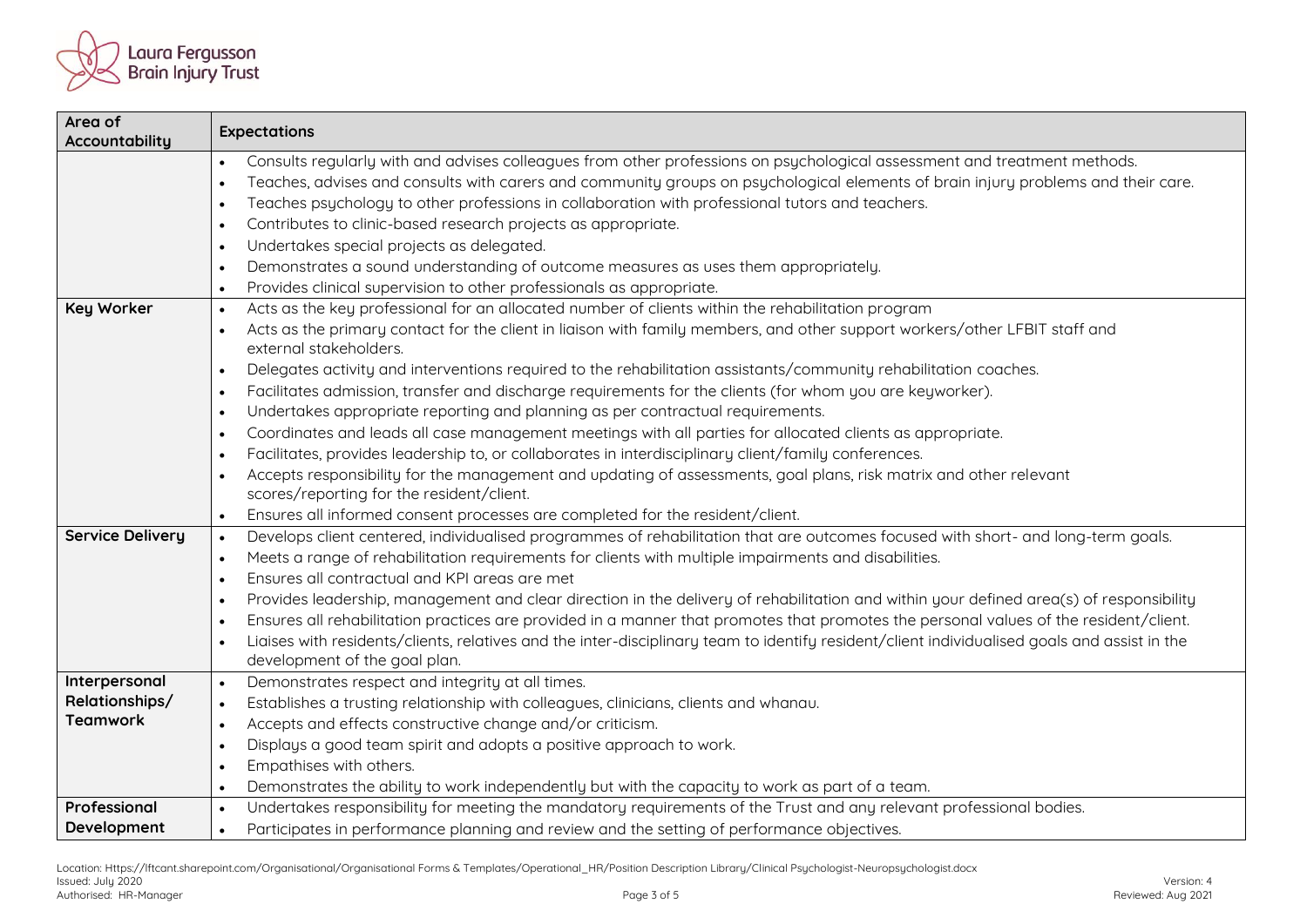

| Area of<br>Accountability | <b>Expectations</b>                                                                                                                           |
|---------------------------|-----------------------------------------------------------------------------------------------------------------------------------------------|
|                           | Identifies own learning requirements/deficits and develops a training plan in conjunction with manager.<br>$\bullet$                          |
| Quality                   | Participates in quality improvement activities as requested/required.                                                                         |
| Improvement               | Documents and reports accidents and incidents accurately in accordance with policy.<br>$\bullet$                                              |
|                           | Actively participates in quality assurance programmes and audits, to monitor and improve standards of care, completing requested<br>$\bullet$ |
|                           | documentation and audit activities within specified timeframes.                                                                               |
|                           | Supports continuous quality improvement.<br>$\bullet$                                                                                         |
| Organisational            | Understands and promotes customer focus (clients, colleagues and clinicians)<br>$\bullet$                                                     |
| Culture                   | Maintains confidentiality in respect to the Trust's, business, employees and clients.<br>$\bullet$                                            |
|                           | Models the Trust's values and adheres to policies and procedures.<br>$\bullet$                                                                |
| Cultural                  | Understands and has knowledge of the Treaty of Waitangi.<br>$\bullet$                                                                         |
| understanding of          | Promotes an awareness of ethnic and cultural differences, religious beliefs and obligations relating to the Treaty of Waitangi.<br>$\bullet$  |
| the Treaty of             | Displays cultural sensitivity and a willingness to work positively with organisational strategies to improve outcomes for Maori.<br>$\bullet$ |
| Waitangi                  | Respects diversity of cultural and religious beliefs amongst staff and clients.<br>$\bullet$                                                  |
| Health & Safety           | Takes reasonable care of own health and safety.<br>$\bullet$                                                                                  |
|                           | Takes reasonable care that own actions do not adversely affect the health and safety of other persons.<br>$\bullet$                           |
|                           | Cooperates with any reasonable workplace health and safety policy or procedure that has been notified to workers.<br>$\bullet$                |
|                           | Complies, so far as reasonably able, with any reasonable instruction given by the Trust, so the Trust can comply with<br>$\bullet$            |
|                           | HSWA and regulations.                                                                                                                         |
|                           | Ensures compliance with security requirements and is vigilant in all matters of security.<br>$\bullet$                                        |
|                           | Recognises safety hazards and risks and initiates appropriate corrective actions.<br>$\bullet$                                                |
|                           | Attends fire and evacuation lectures and participates in drills as required.<br>$\bullet$                                                     |
| <b>Other Duties</b>       | Undertakes other duties as requested by your Manager from time to time<br>$\bullet$                                                           |
|                           | Performs such duties in a timely, accurate manner and in accordance with the Trust's policies and procedures.<br>$\bullet$                    |

## **Qualifications, Experience and Personal Qualities**

|                | <b>Essential</b>                                                                                                                                                                                                                                                                                               | <b>Desirable</b>                                                          |
|----------------|----------------------------------------------------------------------------------------------------------------------------------------------------------------------------------------------------------------------------------------------------------------------------------------------------------------|---------------------------------------------------------------------------|
| Qualifications | Must have successfully completed a university-based graduate or<br>post graduate course or papers in Clinical Neuropsychology<br>Registered Psychologist in NZ with a clinical scope of practice<br>Hold a current annual practicing certificate<br>Must be a current member of at least one of the following: | Registered psychologist in NZ in the Neuropsychology scope of<br>practice |

Location: Https://lftcant.sharepoint.com/Organisational/Organisational Forms & Templates/Operational\_HR/Position Description Library/Clinical Psychologist-Neuropsychologist.docx<br>Issued: July 2020 Issued: July 2020 Version: 4 Authorised: HR-Manager Page 4 of 5 Reviewed: Aug 2021